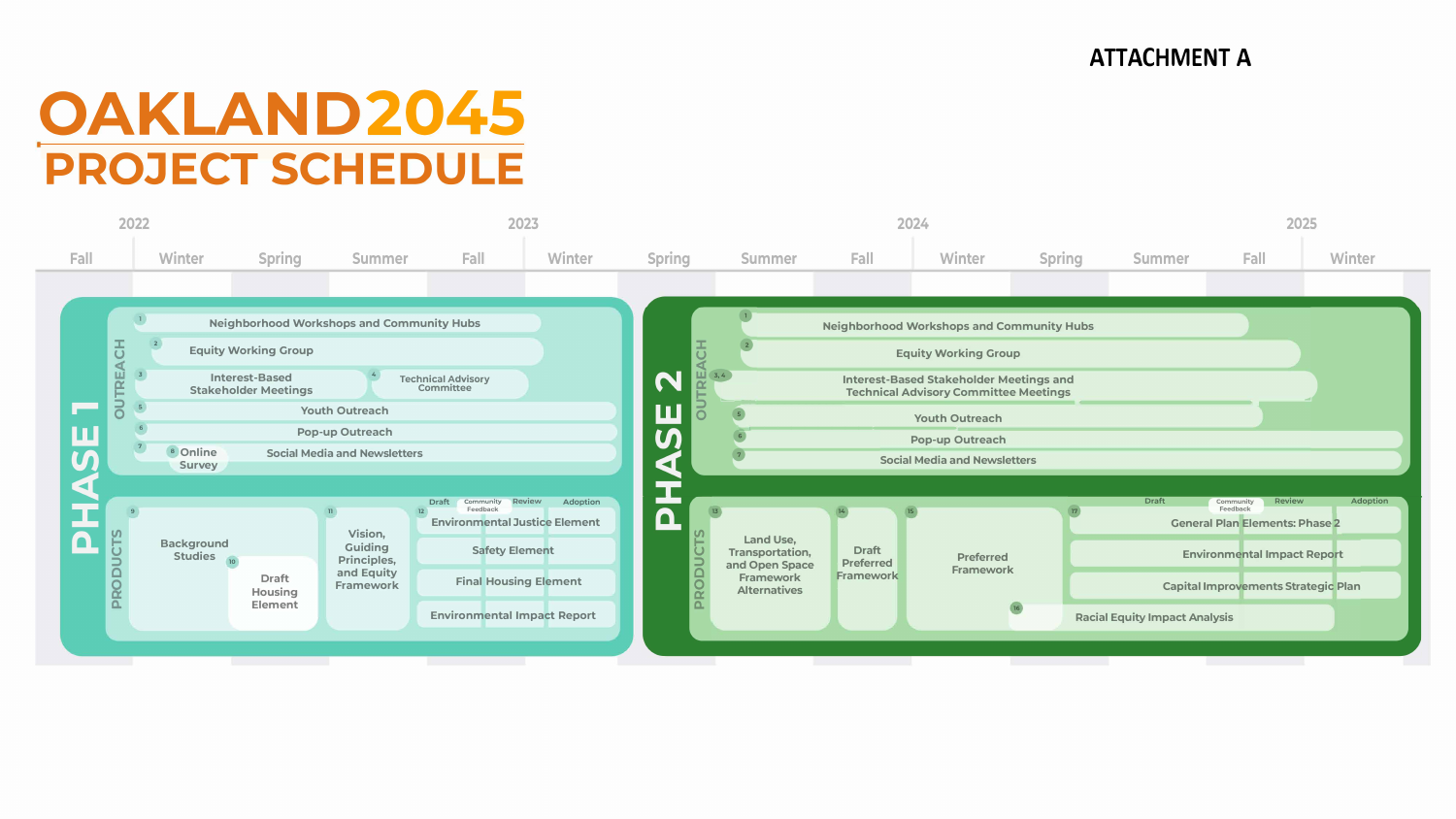# **OAKLAND2045 Housing Element Timeline**

| 2022                                        |                                                                                                                                                                        |                                                                                                                                                                      |                                                       |                 |
|---------------------------------------------|------------------------------------------------------------------------------------------------------------------------------------------------------------------------|----------------------------------------------------------------------------------------------------------------------------------------------------------------------|-------------------------------------------------------|-----------------|
|                                             | <b>Winter</b>                                                                                                                                                          | <b>Spring</b>                                                                                                                                                        | <b>Summer</b>                                         | Fall            |
|                                             |                                                                                                                                                                        |                                                                                                                                                                      |                                                       |                 |
|                                             |                                                                                                                                                                        |                                                                                                                                                                      |                                                       |                 |
| H<br>$\overline{C}$<br>$\blacktriangleleft$ | Pop-up Events, Youth Engagement, Community Hubs, Equity Working Group Me                                                                                               |                                                                                                                                                                      |                                                       |                 |
| RE<br>E<br>$\overline{C}$                   | Housing workshops and survey<br>Workshops are focused specifically on the Hous-<br>ing Element. Housing questions will be included<br>in the general Visioning Survey. | Visioning + Phase 1<br><b>Element Workshops</b><br>Housing may be discussed at<br>Visioning workshops and other<br>workshops on Environmental<br>Justice and Safety. |                                                       |                 |
|                                             |                                                                                                                                                                        |                                                                                                                                                                      |                                                       |                 |
| PRODUCTS                                    |                                                                                                                                                                        | 闫<br><b>Public Review -</b><br><b>Draft for HCD</b><br>30-day review period                                                                                          | $=$<br>Draft submitted to HCD<br>90-day review period | <b>Public R</b> |
|                                             |                                                                                                                                                                        |                                                                                                                                                                      |                                                       |                 |

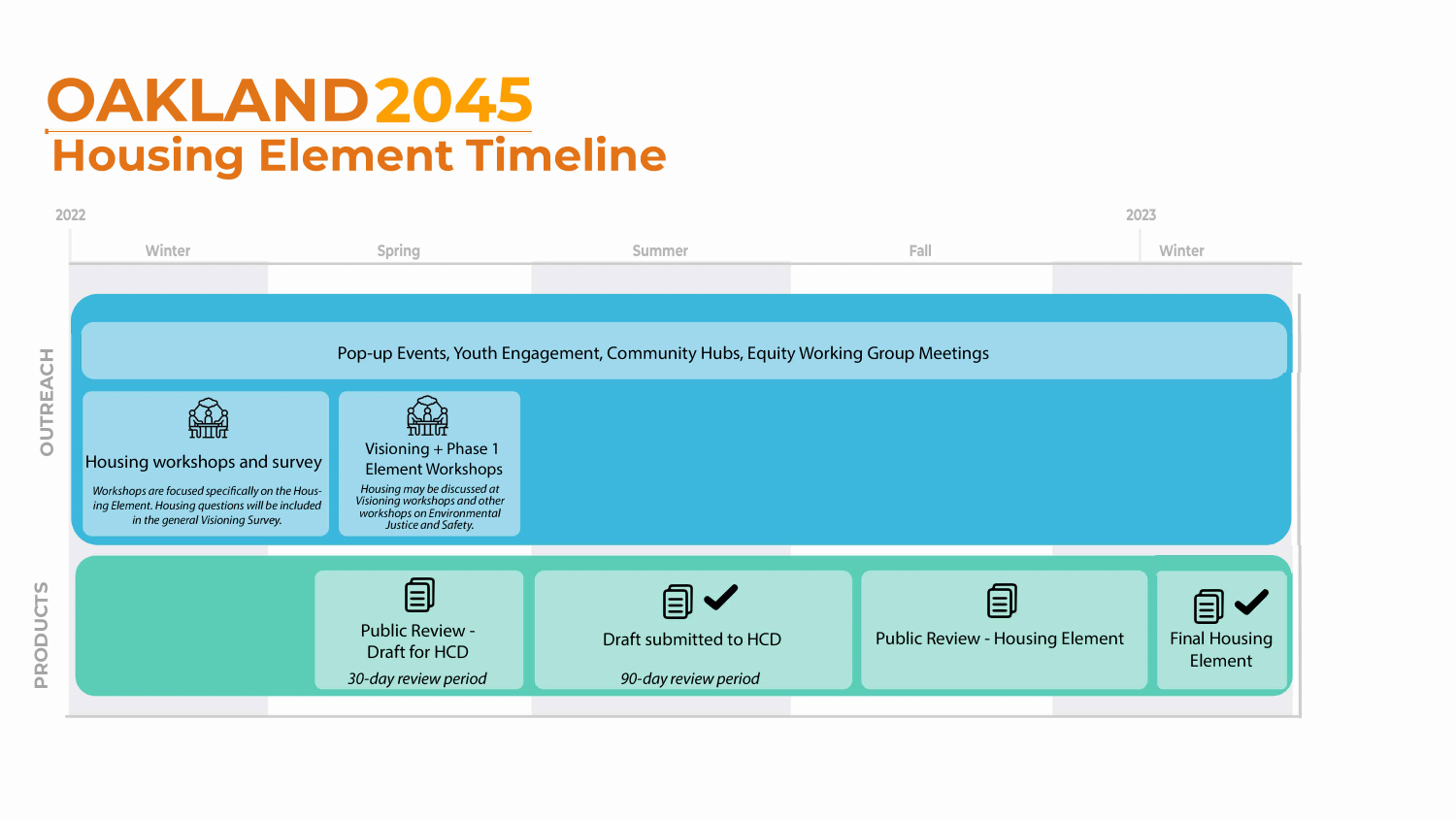Please visit https://www.oaklandca.gov/topics/general-plan-update for project updates, upcoming events, and more information.

### PHASE I COMPONENTS

- **1.** Neighborhood Workshops and Community Hubs: Every person in Oakland is invited to share their vision and input on what the future of the city should look like. Citywide events include the following:
	- **•** *Two Virtual Town Halls* will introduce the General Plan process and seek community input and priorities on a variety of topics, including land use, open space, parks and recreation, safety, environmental justice, and other topics. Participants can share their input using interactive tools, or through the complementary online survey.
	- *Neighborhood workshops (9 in Phase I)* will identify local issues of concern and solutions to address them. Community workshops will present information and include activities to make them fun, effective, relevant, and meaningful events.
	- *Community hub events (7 in Phase I)* will be large outdoor cultural and community events that bring Oaklanders together through art, performance, celebration, and the sharing of visions, issues and solutions for the future of Oakland. Community members will be able to share their stories of Oakland past and present, vision for the future, and receive information for current support. These events will occur in parts of Oakland where the following communities reside: unhoused, formerly incarcerated, low-income, Asian, Pacific Islander, Black, Latinx, multiracial, and community experiencing environmental injustice. Workshop and Community Hub input will be used to "ground truth" (or verify) data based on peoples' lived experience, inform areas of focus for General Plan elements, and guide development of General Plan policies.
- **2.** Equity Working Group (EWG) (6 meetings in Phase I and 6 meetings in Phase II): The EWG will be made up of 20 Oaklanders that represent the city's diverse population. The EWG will identify the major challenges and impacts of housing, safety, environmental justice, land use, transportation, and parks and work with the City to ensure that solutions and policies advance equitable and healthy communities for Oakland residents. All community input shared will be used to "ground truth" data based on peoples' lived experience, inform areas of focus for General Plan elements, and guide development of General Plan policies. See criteria for selection here.
- **3.** Interest-Based Stakeholder Meetings (12 meetings in Phase I): Key groups who represent focused interests (such as non‐profits, housing advocates, environmental justice groups, small businesses, etc.) will discuss specific topics related to the General Plan, clarify differences in priorities and build common ground. Input from stakeholder meetings will be used to develop areas of focus and policies in the General Plan elements.
- **4.** Technical Advisory Committee (TAC) (4 meetings in Phase I): The TAC is made up of internal City department representatives as well as other Oakland‐based, neighboring, and regional governmental agency representatives. The TAC will advise on key strategies to address Oakland's big issues; review community input collected at key points in the process; and inform, discuss, and provide technical direction on policies and actions.
- **5.** Youth Outreach (4 events in Phase I): Throughout the planning process, youth engagement will prioritize opportunities for young leaders to lead and engage in General Plan community events. Recognizing that today's youth are tomorrow's leaders, youth outreach will seek to ensure that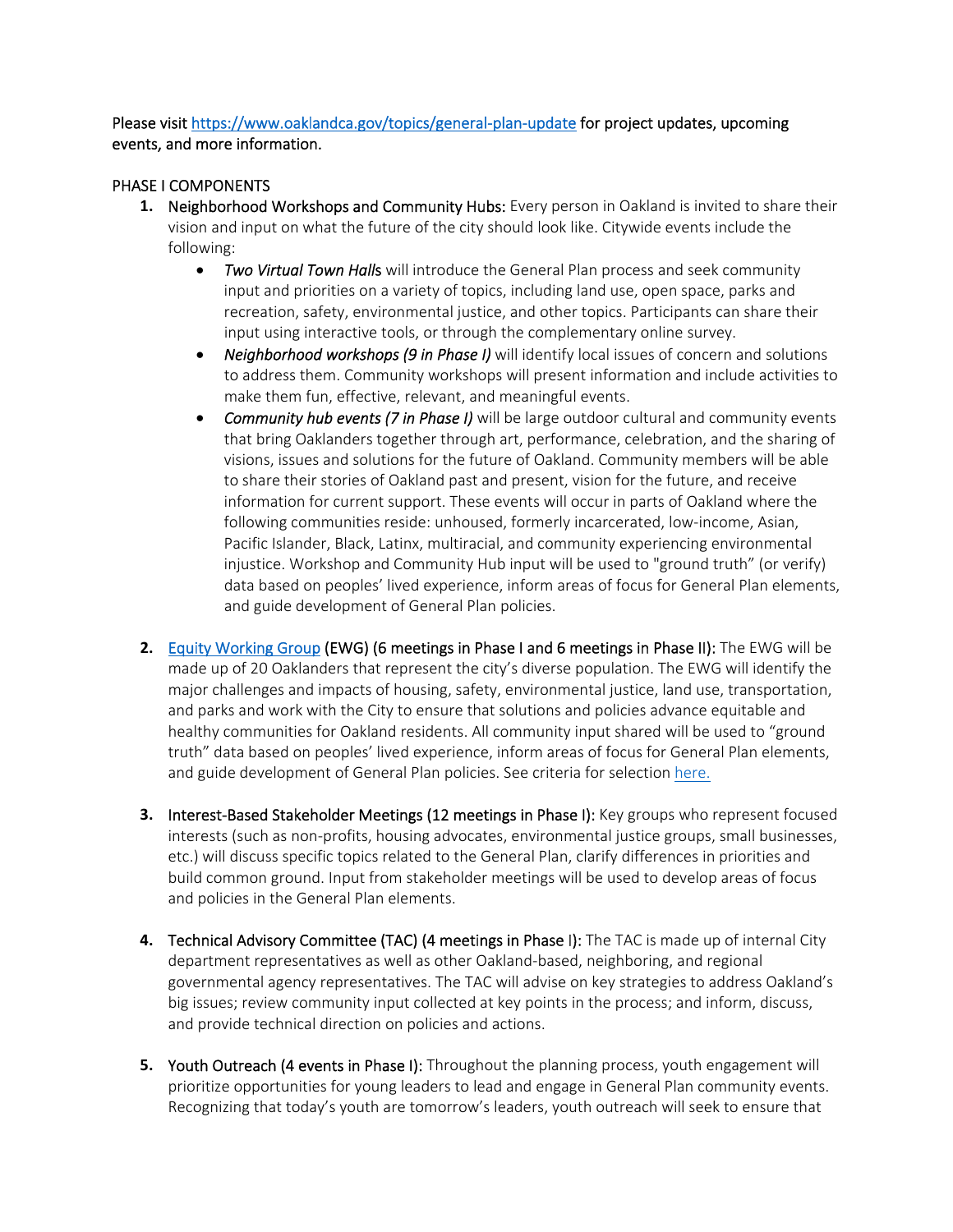the General Plan responds to the needs and priorities of young Oakland residents, including around education, mobility, parks and open space, and safety. All community input shared will be used to "ground truth" data based on peoples' lived experience, inform areas of focus for General Plan elements, and guide development of General Plan policies. These events will occur in parts of Oakland where the following communities reside: unhoused, formerly incarcerated, low‐ income, Asian, Pacific Islander, Black, Latinx, multiracial, and community experiencing environmental injustice.

- **6.** Pop-up Outreach (about 30 events in Phase I): Mobile pop-ups will meet people where they are in the community. Pop‐ups will include a variety of activities, including hearing Oaklanders stories; sharing history and context on housing, environmental justice and other General Plan topics; and activities to gather community input for various General Plan topics. All community input shared will be used to "ground truth" data based on peoples' lived experience, inform areas of focus for General Plan elements, and guide development of General Plan policies. These events will occur in parts of Oakland where the following communities reside: unhoused, formerly incarcerated, low‐income, Asian, Pacific Islander, Black, Latinx, multiracial, and community experiencing environmental injustice.
- **7.** Social Media and Newsletters: The City of Oakland and community engagement partners will also share information, project updates, and upcoming opportunities to participate through social media, newsletters, the website, and other platforms. Please visit https://www.oaklandca.gov/topics/general‐plan‐update frequently and sign up for project updates.
- **8.** Online Survey: The online survey, available in multiple languages, will be open to all Oaklanders. The online survey will collect information about Oaklanders' vision and priorities for the future of the City and will inform the Vision and Guiding Principles and General Plan priorities.
- **9.** Background Studies: An early task of the General Plan Update will be to research and document baseline conditions in Oakland. Background reports will include the following:
	- Map Atlas: The Map Atlas will present information on safety, land use characteristics, the circulation network, and open space, conservation and recreation resources, historic resources in a short, user‐friendly report. Map Atlas findings will help to surface key issues and planning implications for further discussion with the community.
	- *Environmental Justice and Racial Equity Baseline:* This report will provide background information on Environmental Justice issues (including environmental risks and pollution; safe and sanitary housing; physical activity and public services; healthy food access; civic engagement; and others) and identify socioeconomic and geographic disparities to be targeted by General Plan policies and actions. The Baseline will also help to identify communities most affected by these issues to "ground truth" findings and co‐develop solutions.
	- *Economic Development Trends and Prospects Report:* This report will assess the economic and market factors in the City of Oakland, including strengths of the local economy, challenges and opportunities that influence sustainable long‐term growth that might be addressed by the General Plan Update, and economic and growth pressures affecting local residents now and into the future.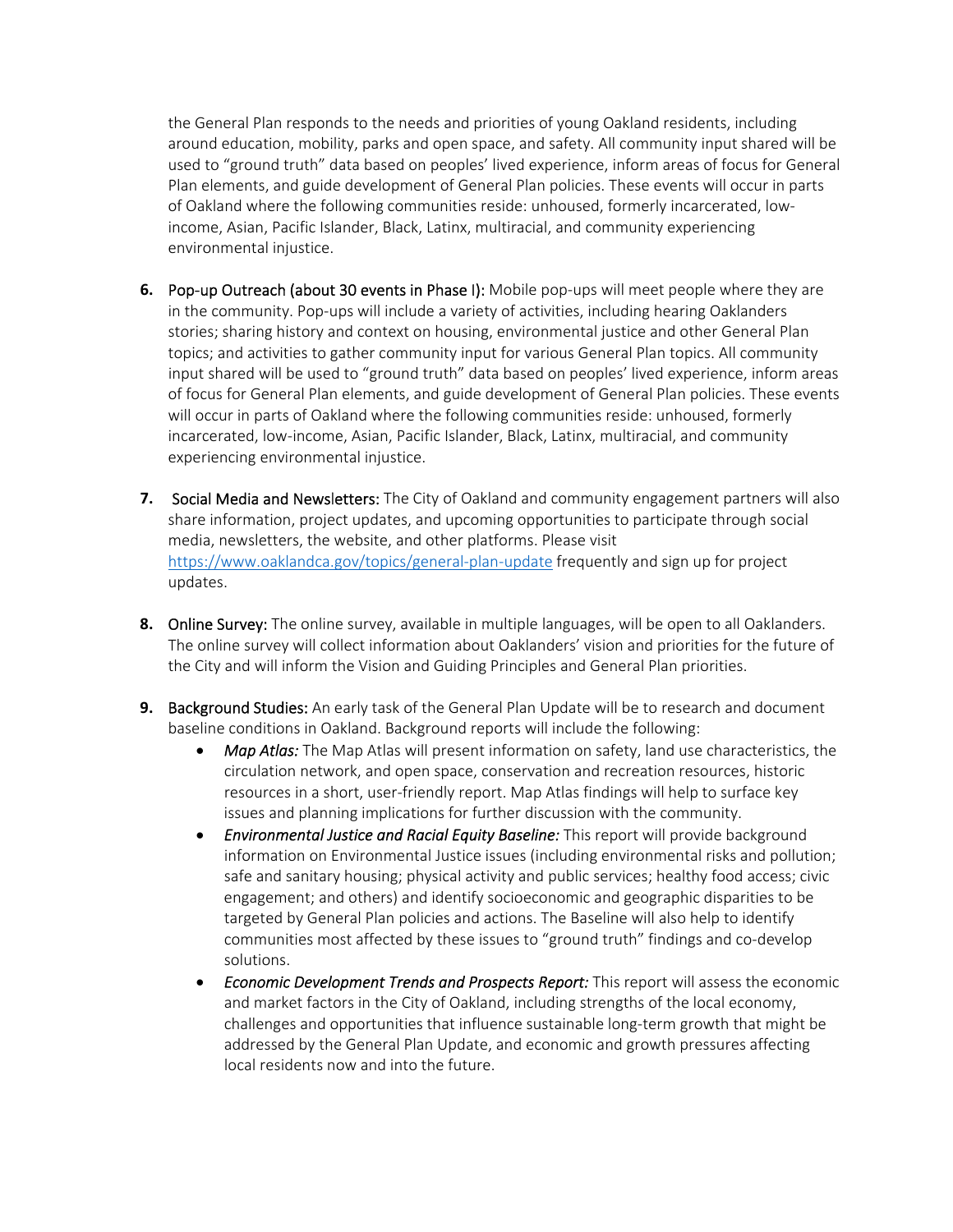- **10. Draft Housing Element:** The Housing Element is one of the required elements of the General Plan. It will identify policy direction to meet the housing needs of the City, both by preserving existing homes and by clarifying priorities for new construction. The plan will include an overview of housing policies and programs and will identify locations that can accommodate future housing. Due to State requirements, the Housing Element will be prepared on a separate but parallel track as the General Plan, and a draft must be submitted to the California Department of Housing and Community Development by June 2022, with additional public review occurring in Fall and Winter 2022. While the Housing Element will be completed in Winter 2022, community input related to housing after this period will be incorporated into other elements in Phase 2, including the Land Use and Transportation Element (LUTE).
- **11.** Vision, Guiding Principles, and Equity Framework: Creating a General Plan that represents Oakland residents' shared core principles and values is the top priority of the General Plan Update. One of the first steps in the General Plan Update is to establish the community's vision, which will describe the Oakland of 2045 that residents would like to see. We will also establish guiding principles to guide City policies and decisions about housing, jobs, transportation, public services, environmental justice, and more.
- **12.** Environmental Justice (EJ) Element, Safety Element, Final Housing Element, and Environmental Impact Report (EIR):

Phase I of the General Plan must address the following elements first because of state timelines. However, these elements, in addition to community input and vision, will inform other elements to be developed as part of Phase 2.

- *EJ Element:*  "Environmental justice" is defined in California law as the fair treatment of people of all races, cultures, and incomes with respect to the development, adoption, implementation, and enforcement of environmental laws, regulations, and policies. The EJ Element is a new element for the City of Oakland. It must include objectives and policies to reduce health risks in communities most affected by environmental burdens, promote civic engagement in the public decision‐making process, and prioritize programs that address the needs of most affected communities.
- *Safety Element:* The Safety Element addresses potential short and long-term risks of death, injuries, property damage, and economic dislocation resulting from fires, floods, droughts, earthquakes, landslides, climate change; as well as local hazards.
- Final Housing Element: See #10, Draft Housing Element, for a description of the Housing Element. The Final Housing Element must be adopted no later than January 2023.
- **Environmental Impact Report:** State law requires an Environmental Impact Report (EIR) of the General Plan to identify potential environmental impacts of adopting the updated plan. The EIR will ensure that land use activities and policies do not negatively affect our community.

#### PHASE 2 COMPONENTS

13. Land Use, Transportation, and Open Space Framework Alternatives: Building on the community's vision, guiding principles, and priorities identified in Phase I, the team will create several land use "alternatives" which represent different ways Oakland can prepare for projected population and job growth. These alternatives will be evaluated and compared in relation to their outcomes for equity, climate change and resilience, and other considerations. This evaluation will inform the community process to select the Draft Preferred Framework. Evaluating and comparing the framework alternatives will begin a highly interactive and participatory phase of the project.